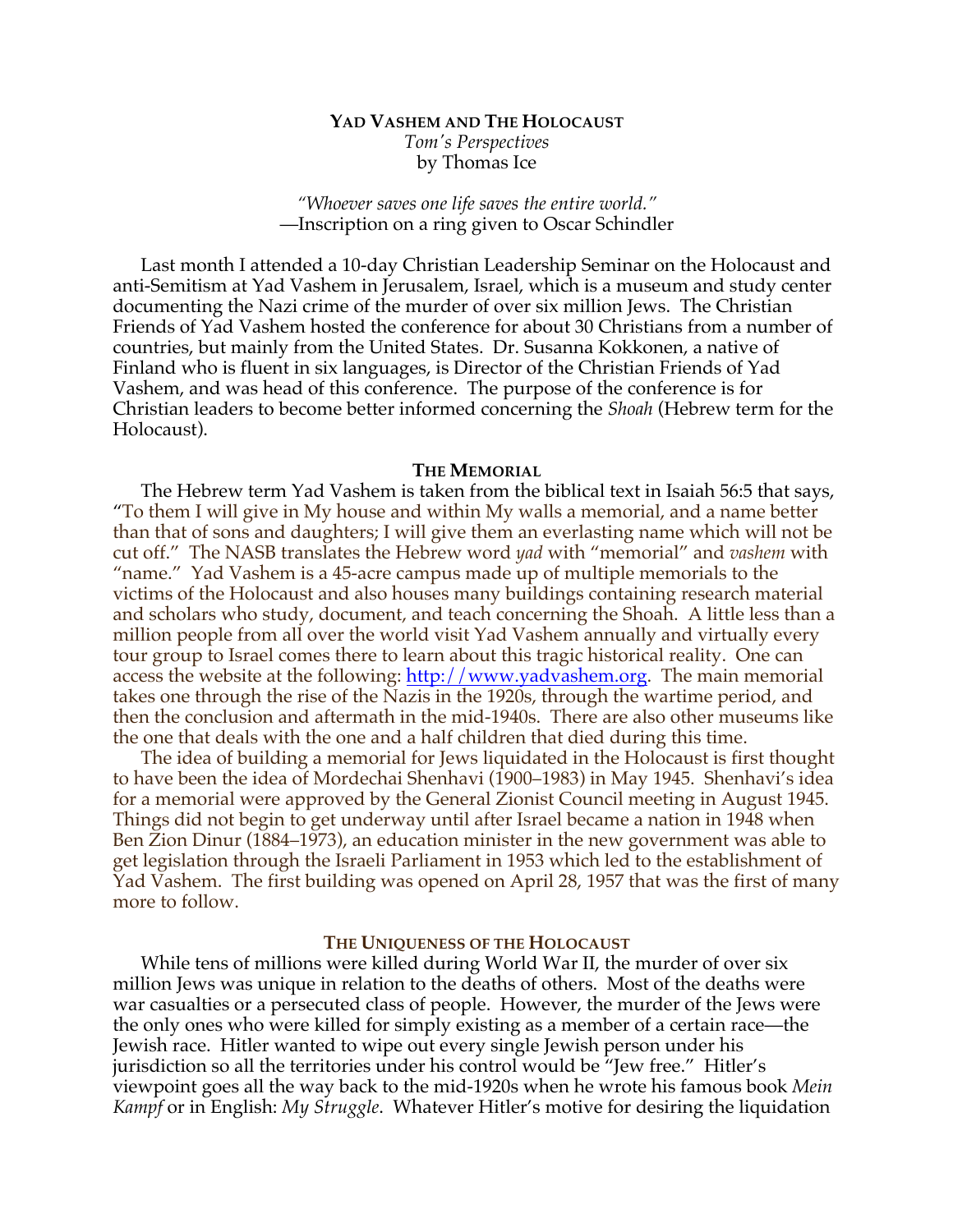of the Jews, it was evident early in his life and was a core value. I know from Scripture that Satan has a similar desire as exposed in Revelation 12, which is primarily speaking of a future time.

We learned at the conference that Hitler was not alone in his irrational desire to murder Jews it was embedded in the German, Austrian, and Eastern European nations. The original source for such anti-Semitism goes back to the common experience of all of Europe's medieval Roman Catholic Jew-hatred. Most of the people throughout Europe did not have to be taught by Hitler or the Nazis to hate the Jews, it was endemic in their culture for hundreds of years. When the Nazis crystalized their anti-Semitism into murdering the Jews as a virtue, they already had a willing mass of people ready to join their crusade. After all, Hitler quoted the founder of the Reformation three times in *Mein Kampf* and called Martin Luther one of the greatest Christians in all of history. It is not surprising (for the most part) the German clergy were great Hitler enthusiasts since almost all of them were liberal and held to replacement theology. It was shocking to learn that about one and a half million Jews were killed by groups and individuals from the countries that were occupied by the Third Reich. So many were willing to show the Nazis that they were on board with that aspect of Hitler's plan. So it was not just the Nazis that killed the Jews or even a small group like the SS, most of the people knew about the murders and were compliant to some degree with what happened.

It was also astounding to me to learn that the evidence supports the notion that murdering the Jews was clearly the highest priority of the Nazis, even at the expense of the war effort. The Third Reich often redirected valuable resources and manpower to develop technology and implement the murder of more Jews. To think that they used their creative minds to engineer faster and more efficient ways to kill the Jews and then to dispose of their bodies is beyond my imagination to fathom. But that is exactly what they did. They sometimes deprived their own troops of supplies and munitions in order to use their railroad system to transport Jews to their death. At the end of the war when the Nazis realized they were going to lose, they stepped up their effort to murder more Jews. They were clearly driven by their top priority, which was the murder of as many Jews as possible. Once again, such an irrational drive can only come ultimately from Satan himself and we see the world today being set-up for a similar agenda where the Jews, and I might add also true Christians, will be persecuted again.

## **RIGHTEOUS GENTILES**

Yad Vashem has a significant section of its facility to honor those Gentiles who risked their lives in order to save the lives of Jews during the Holocaust. Most of the efforts were motivated by those who saw it as their Christian duty to help the Jews although significant help was provided by some Gentiles who were not Christian. Many have already heard of Corrie ten Boom and her book and movie called *The Hiding Place* or Oscar Schindler and the Steven Spielberg movie called *Schindler 's List* both about rescuing Jews during the Holocaust. Yad Vashem had identified and honored over 26,000 Gentiles as "The Righteous Among the Nations" for their rescue efforts during the Shoah.

One of the most well known, non-Christians is Sir Nicholas Winton of England who saved 669 children in 1938 before the Nazis begin to not allow any more to leave their territories. The amazing thing about Winton was that he kept his rescue effort a secret for 40 years. Not even his wife knew about his heroics until 1988 when the BBC found out and did a special television program reuniting Winton with many of the Jewish children he had saved.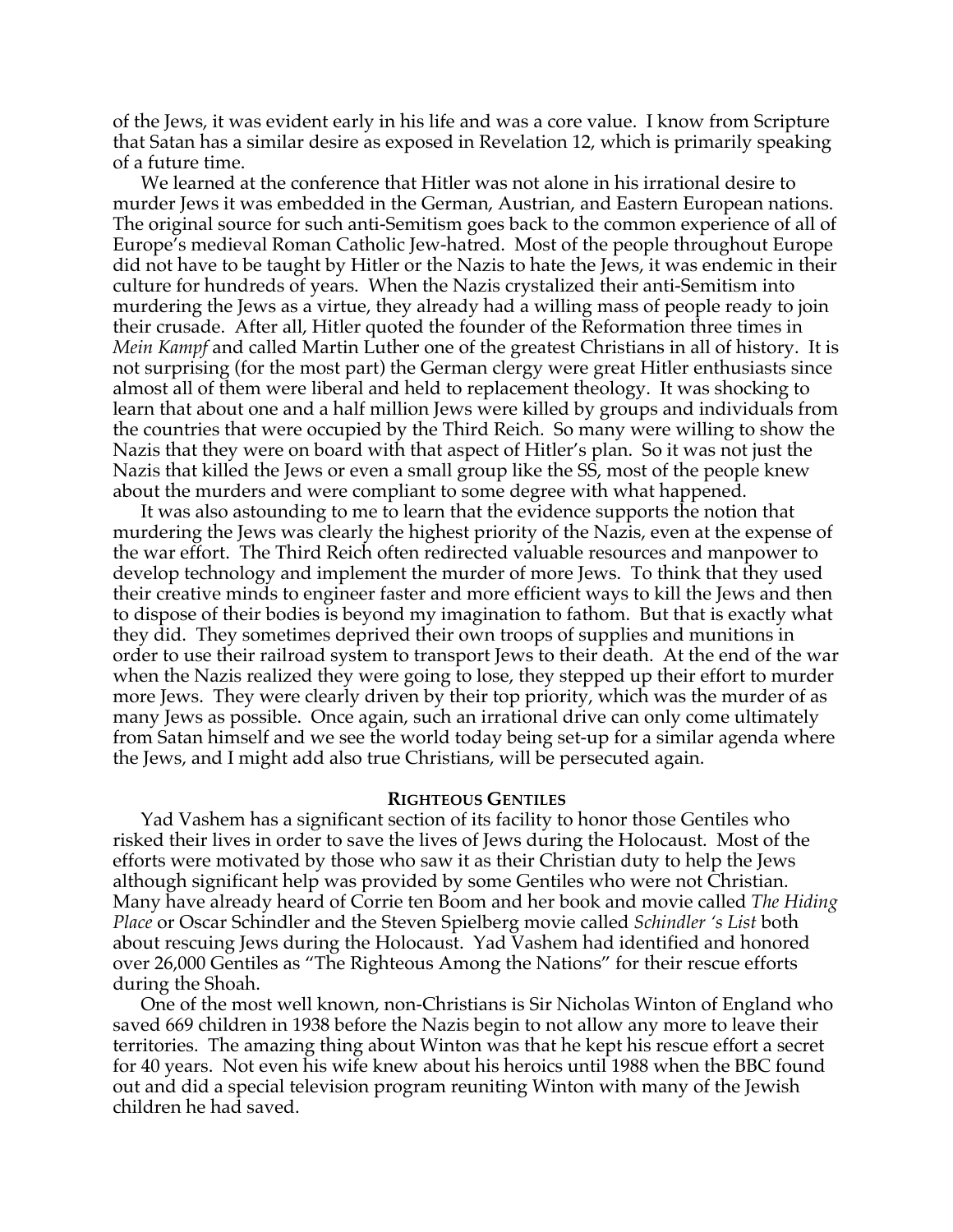One of the more interesting examples of Christian rescue was the episode of an entire French town that saved about five thousand Jews during the Holocaust. The Village of Le Chambon-sur-Lignon in Southeastern France was made up primarily of the Protestant "descendants of the Huguenots who had known long periods of persecution and massacre at the hands of the King of France and his compatriots." $^{\scriptscriptstyle\rm I}$ Under the leadership of their pastor, Andre Trocme and his wife Magda, the community held together through many efforts by the Nazis and their French collaborators to obtain the Jews dwelling in their midst. Under their leadership, the Trocmes inspired the greater community surrounding Le Chambon to become engaged in saving Jews. In spite of many efforts by the Nazis, they were never able to breakdown the community and have them handover their Jewish people.

David Brog tells of a situation that occurred in a farmhouse near Le Chambon when a Jewish person arrived to buy some eggs from the farmer. The farmer's wife ask the Jewish woman if she was Jewish. The woman was trembling thinking that the farmer's wife was going to report her to the Nazis. Instead, the farmer's wife called for her husband and children to come see the guest that had arrived at their house. She said, "Look, look, my family! We have in our house now a representative of the Chosen People!" The Jewish lady was welcomed as an honored guest in their home. Brog explains: "This Jewish refugee had stumbled upon a village of Plymouth Brethren, known in French as 'Darbyites' . . . a settlement of religious Protestants who rejected replacement theology and believed instead that the Jews were the chosen people of God. In the midst of a genocide, the theology of the Plymouth Brethren led this Christian family to quite literally embrace the Jewish people." $\frac{1}{2}$ 

### **CONCLUSION**

The Holocaust very well could be the greatest example of the cruelest event in all of modern history. There is no doubt in my mind that it is part of the ongoing struggle between the seed of the serpent and the seed of the woman prophesied in Genesis 3:15. Revelation 12 provides an update on that great drama as the passage tells us that the worst is yet to come for the nation of Israel during the tribulation. Zechariah 13:8–9, in the context of the future tribulation the following about the nation of Israel: "'And it will come about in all the land,' declares the LORD, 'that two parts in it will be cut off and perish; but the third will be left in it. And I will bring the third part through the fire, refine them as silver is refined, and test them as gold is tested. They will call on My name, and I will answer them; I will say, "They are My people," And they will say, "The LORD is my God."'" Unlike the Holocaust, the tribulation period will lead to the conversion of the Jewish people to Jesus as their Messiah. It will be through the fire of testing that redemption for the Jewish people will occur.

We see in our own day that a similar kind of Jew-hatred and anti-Semitism that lead to the Holocaust arising throughout most parts of the world. Apparently, this will lead to the time of tribulation that will blanket the world after the rapture. However, as Bible-believing Christians we are called to bless the Jewish people (Gen. 12:3; Rom. 11:28) and proclaim God's love to them through the gospel made possible by our Jewish Messiah. In fact, Matthew 25:31–46 speaks specifically of this time of tribulation and how Gentile believers should attempt to bless and protect Jewish believers during that time. The Lord wants Gentile Christians to be a blessing and to evangelize Jewish people in our own day since He is not finished with them as a nation. Maranatha!

## **ENDNOTES**